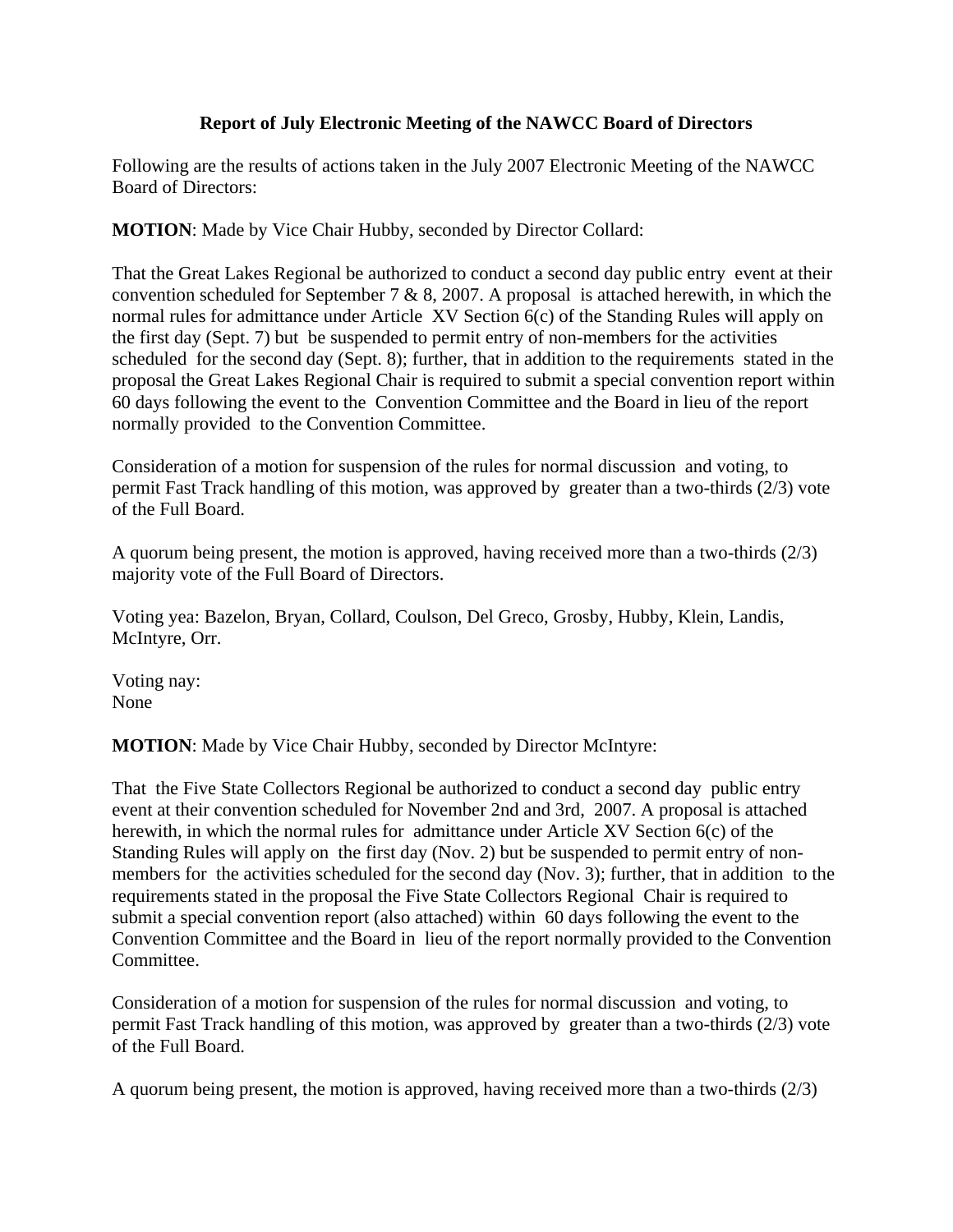majority vote of the Full Board of Directors.

Voting yea: Bazelon, Bryan, Collard, Coulson, Del Greco, Grosby, Hubby, Klein, Landis, McIntyre, Orr.

Voting nay: None

**MOTION**: Made by Director Del Greco, seconded by Director Collard:

That **s**ubsections (k) and (l) are added to Article II (Awards), Section 2 (Special Awards) of the Standing Rules to include "Donor of the Year Awards" to recognize those Members and Chapters that have made the most significant donations (gifts) to NAWCC over the previous year. The proposed language of the two subsections follows:

(k) Donor of the Year Award (Member)

An award to recognize an individual Member for the most significant donation (gift) given to the NAWCC during the previous fiscal year. The award will be presented to the Member after the close of the FY and will consist of a bronze plaque on a walnut substrate. The Member's donation will be highlighted in the Donor Recognition List, published annually in the June Bulletin and, with the donor's permission; an article with photo highlighting the gift will also be included in the issue. In addition, a large walnut plaque will be displayed in the Museum's foyer next to the theater and brass tags showing each recipient's name will be added to that plaque annually. The executive director will be responsible for selecting the Donor of the Year, with board consensus.

In rare cases, two or more awards may be presented. Awards need not be given every year. Awards will be based upon funds or gifts in kind. Personal labor shall not be factored into the award.

(l) Donor of the Year Award (Chapters)

An award to recognize an individual Chapter for the most significant donation (gift) given to the NAWCC during the previous fiscal year. The award will be presented to the Chapter after the close of the FY and will consist of a bronze plaque on a walnut substrate. The Chapter's donation will be highlighted in the Donor Recognition List, published annually in the June Bulletin and, with the donor's permission, an article with the chapter president's photo highlighting the gift will also be included in the issue.

There shall be three categories of Donor of the Year Award for Chapters: "Large," "Medium," and "Small" Chapters, based upon rosters. Three large walnut plaques will be displayed in the Museum's foyer next to the theater and brass tags showing each recipient's chapter name will be added annually. The executive director will be responsible for selecting the Donors of the Year, with board consensus.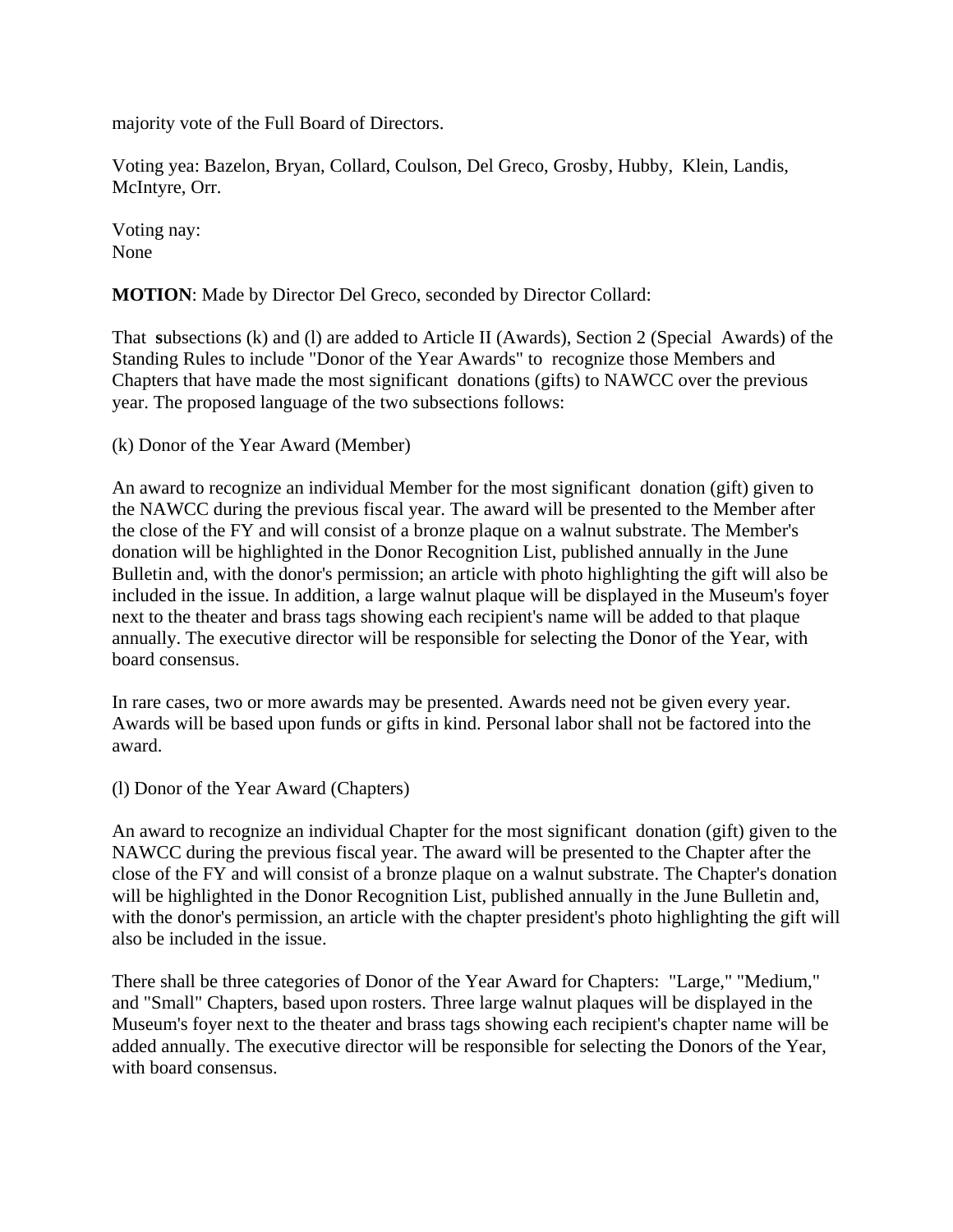Awards need not be given every year. Awards will be based upon funds or gifts in kind. Personal labor shall not be factored into the award, nor will cash from the surplus of national conventions that was already earmarked for NAWCC, Inc. using the traditional 75%/25% agreement.

A quorum being present, the motion is approved, having received a majority vote of the Board of Directors.

Voting yea: Bazelon, Bryan, Collard, Coulson, Del Greco, Grosby, Hubby, **K**lein, Landis, McIntyre, Orr.

Voting nay: None

**MOTION**: Made by Vice Chair Hubby, seconded Director Del Greco:

That NAWCC member #0038415 Dr. Owen Bruce Frye, deceased, having willed his NAWCC membership number to his godson Frank S. Kusumoto NAWCC member #0159175, the Board of Directors herewith authorize Dr. Frye's membership number to be assumed by Mr. Kusumoto. Further, that Article XV Section 2(b) of the Standing Rules be amended as appended herewith to provide for orderly transfer of deceased membership numbers in future.

## ARTICLE XV. MEMBERS

Section 2. Membership Numbers (b) Membership Number Inheritance (Amended July 30, 2007)

On the death of a Regular or Associate Member, his membership number may be transferred to another person on written request and by approval of the Executive Director. Such requests shall include confirmation that such person fits into one of the categories below. If two or more persons request **t**he deceased member's number, the list below will be used to establish priority for transfer:

- 1) Beneficiary of the Will of the deceased
- 2) Surviving spouse
- 3) Child (natural or adopted, eldest first)
- 4) Sibling (eldest first)
- 5) Any other blood relative (eldest first)
- 6) Any other relative by marriage (eldest first)
- 7) Significant other

The recipient of such transfers must pay Regular Member annual dues to maintain the number. They will be ineligible for Old Timer status or any other longevity related award such as service pins, except as may be applicable to their original membership number if any.

The motion is defeated, failing to receive the required eight (8) affirmative votes.

Voting yea: Bazelon, Del Greco, Hubby, McIntyreVoting nay: Bryan, Collard, Coulson, Grosby, Klein, Landis, Orr